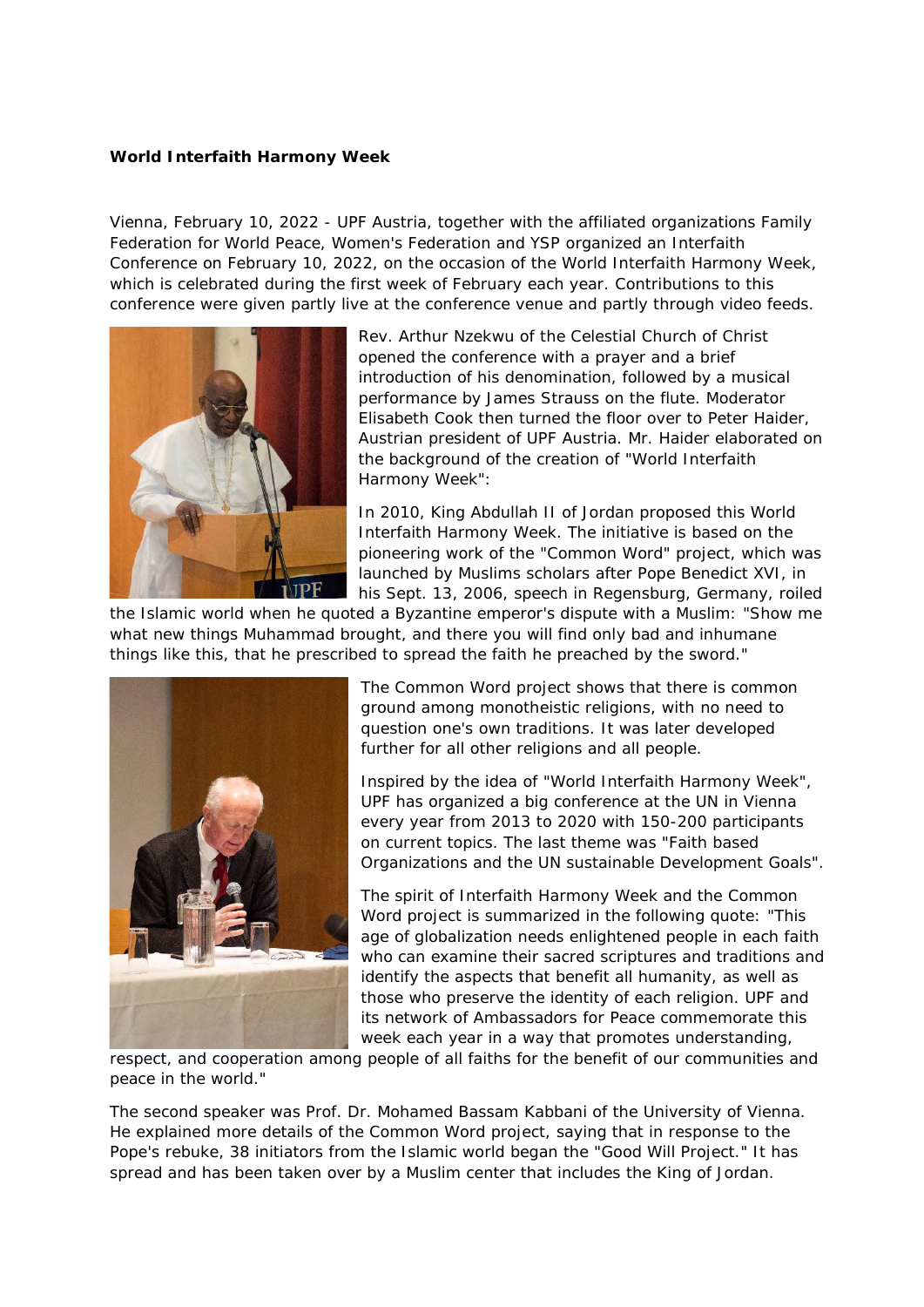

These 38 have been joined by 138 notable figures. The common and unifying factor of the religions is described in the Koran in Sura No.5, which reports about the Last Supper of Jeus, namely the belief in the one God and the belief in the love of our neighbour.

We have the task that we compete among ourselves who behaves better towards the children of God. The differences in culture, skin colour, religion are described by the Koran as an enrichment and a proof of God.

Today we see in a special way that we humans are all in the same boat. We have experienced this through the pandemic. We are all affected by the problems of the world, be it climate change, acts of war or famine.

Dialogue must be practiced in many ways, training in

dialogue with Christianity, Judaism and other initiatives. The first task is to get to know each other, the second task is to understand: how does the other think? We need to talk to the religious representatives themselves.

Prof. Kabbani sees the third task of dialogue as showing understanding for the other religion and perhaps even learning from each other.

Two video messages followed. At the beginning of his message, Pastor Markus Gerold, Protestant Parish A.B. Steyr quoted Hans Küng's statement: "There can be no world peace without religious peace." Peace always creates a tension between religion and politics, because "world peace" is also a political goal. Religion is an expression of how I want to shape society, and thus it touches the field of politics.

Rev. Gerold reflected on how far one should endure this tension or whether one should remain purely with the spiritual. With regard to interreligious dialogue, Rev. Gerold sees the task of a church leader as helping believers to develop appreciation for those of other faiths and to facilitate dialogue at eye level with those of other faiths. He would like to see much more dialogue in everyday life.

We should not only take advantage of the opportunity for dialogue at conferences, but practice it in many small situations that will eventually come together to form a larger whole. "Peace does not mean absence of war, but presence of love". In this sense, "Let us do many small things!"

The second video message came from Fr. Richard Reinisch, monk in the Benedictine Abbey of Göttweig: He lives in a Catholic monastery having had a late vocation. After working as a mechanical engineer, he traveled to many continents. He spent several years in China. His experiences are recorded in his book "Christianity in China".

He experiences his own religion and faith through daily prayer five times a day and through social work visiting prisoners. These two areas are a living interface between inside and outside. In a prison one cannot proselytize, but only talk and sympathize. In his life he has learned to respect people of different cultures and to perceive them as an enrichment.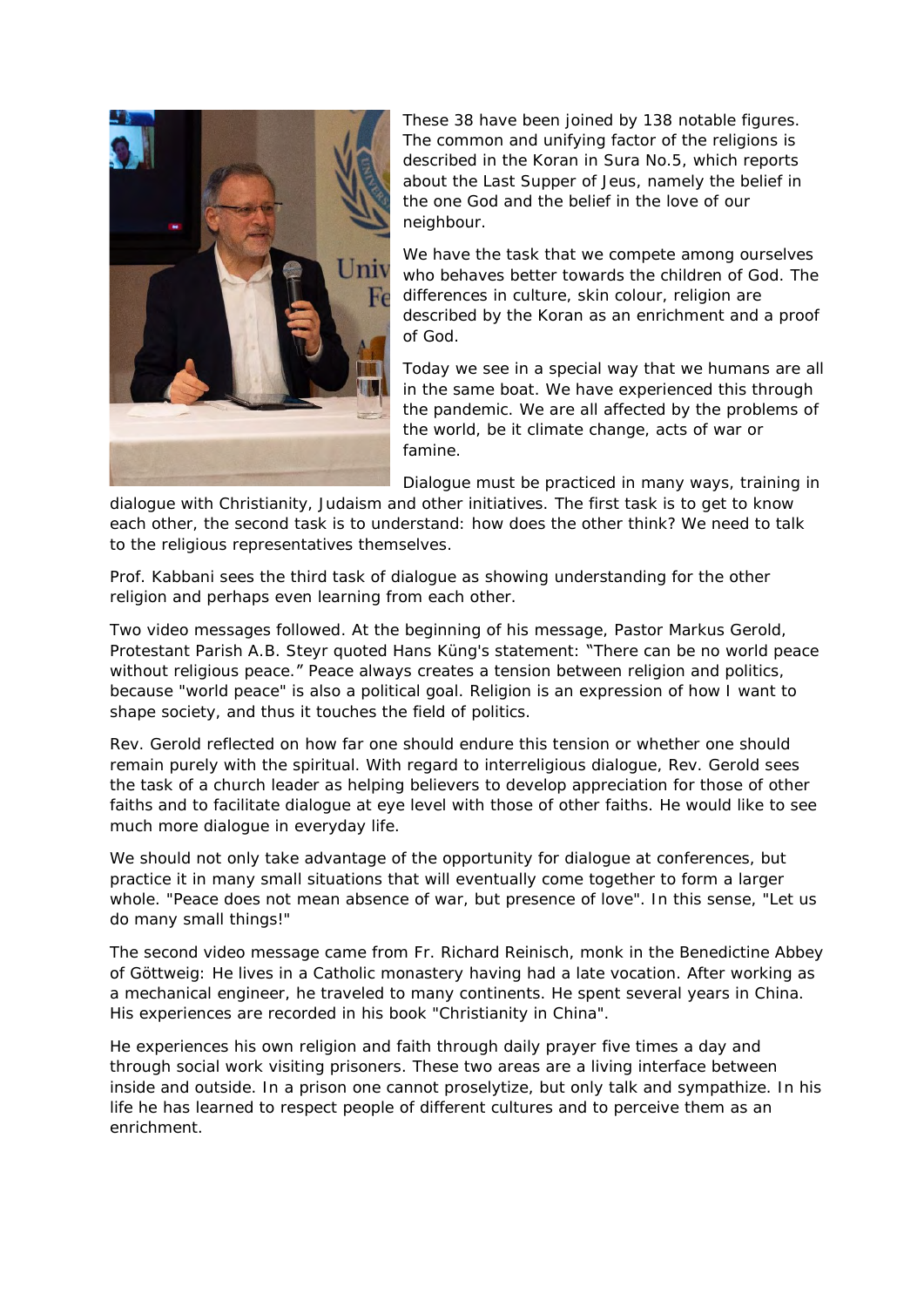

The next lecture came from Swami Atmavidyananda Giri, Vice President of the Kriya Yoga Institute. He, too, worked as a mechanical engineer before his spiritual career, but was already prepared for the spiritual path by his parents.

From the perspective of Kriya Yoga, there is one God who is omnipresent and whom we are all meant to love. Religions are seen as different flowers in God's garden. All scriptures affirm that God is the Creator of all living beings, and therefore we should be one.

Each religion has principles that are consistent with other religions, and some teachings differ from others. The differences concern the way the religion is practiced and the culture where it comes from. The problem is that

people cannot accept these differences. A yoga master summed it up like this: People peel a banana, throw away the banana, and keep the banana peel. We should share our teachings and principles and discuss them.

After this presentation we could listen to the video message of Max Valtingojer from the New Apostolic Church Innsbruck.

Already in his childhood he was taught Christian values. He was ordained as a deacon and later as a priest. Since then, he has been working voluntarily as a priest in pastoral care, religious education, ecumenism and interreligious dialogue.

He shared thoughts on love and charity. The love we receive from Christ motivates us to act mercifully, hospitably and reconciliatively, to love even the enemy. This is not easy. But in view of Jesus Christ, it is possible. Paul says, "Let all your things be done in love!" The love of God is poured out in our hearts. Thus, acting in love is a matter of the heart.

Mr. Valtingojer concluded with a quote from Mother Teresa, "Often people feel taken advantage of when they help, but, "If you love until it hurts, there can be no more pain. Only more love." (Mother Teresa)

The last contribution came from Bishop Christine Mayr-Lumetzberger, leader and cofounder of "Ordination Ministries for Women".

It is a personal concern of hers that we should walk hand in hand on a great wide road. What is it worth if we think only of our own religion and our own greatness? God is much greater than what we can understand or what is contained in our tradition.

If we have decided to live for God, to believe in God, then we must also respect our neighbor. The commandment of love is to love God and to love your neighbor as yourself.

Another important thought is that if my religion preaches something that harms the other, it would not be a good religion. It is always better to have the welfare of others in mind than to harm others for the sake of religion. There are many offenses in our church's past. It is a big burden I carry with me, but, "Make peace with your past" I am responsible for how I live my faith.

Closing words came from the speakers:

Prof. Kabbani: It is possible to make peace and shape society together. Religions can also be abused. But it is always the human being who is responsible.